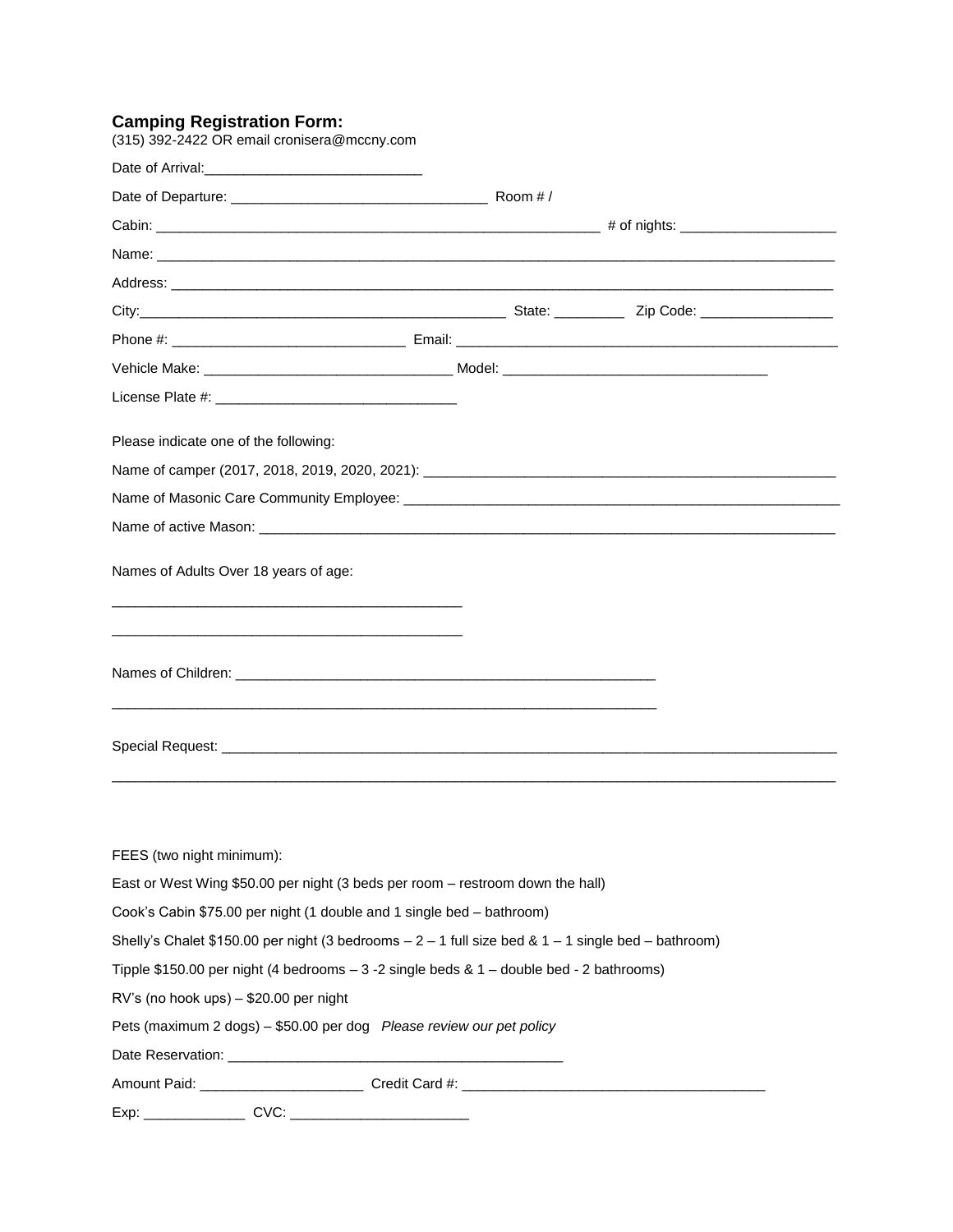# **FAMILY CAMPING INFORMATION:**

- Check in time 2 pm
- **Bring your own linens (sheets, blankets, towels, etc.)**
- Gas Grills & Picnic Tables will be provided at each rental cabin. Fire pits will be provided lakeside in designated area.
- Kayaks, canoes and paddle boards will be available to use. Life jackets will be required for each person using a boat and will be available at camp. You cannot bring your own boats.
- Tennis, basketball, soccer, badminton courts available. You must bring your own equipment.
- Hiking & biking trails. Bring your own equipment.
- Fishing (catch & release) will be allowed but a NYS license is required.
- Bring a beach chair & relax by the lake.
- Please leave rooms in the same condition as you arrived.
- Garbage will be picked up daily starting at 10:30am from each cabin… Please have all garbage outside in can provided.
- Quiet hours 10 pm to 7 am
- Limited WIFI and cell service
- No smoking allowed
- No motorized vehicles
- No firearms
- Check out time Noon

*Note: Once you arrive at camp you will check in with the Site Manager. If you are checking in/out at hours other than between 8 am to 4 pm please let us know when you are registering.*